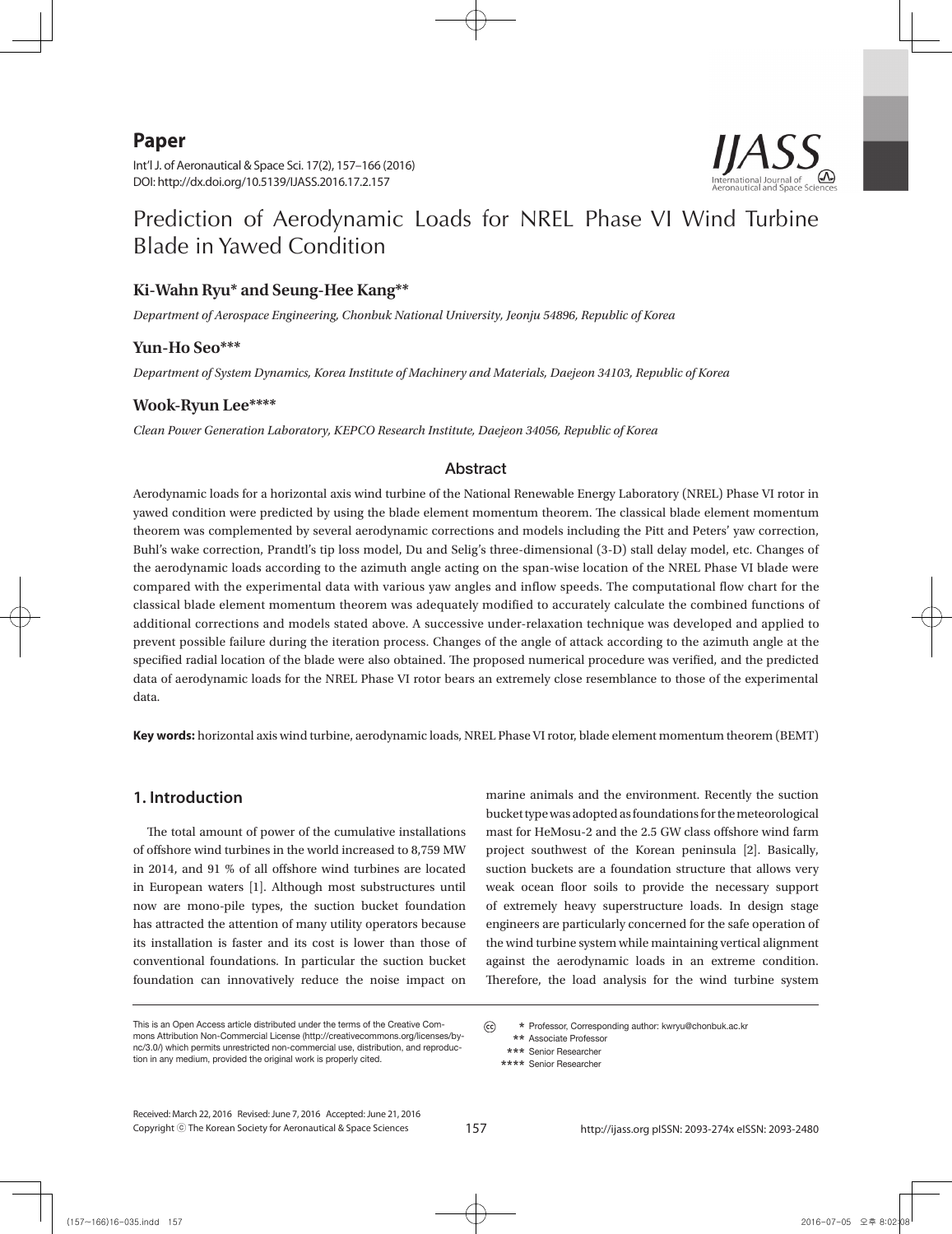based on a design regulation such as IEC 61400 [3] becomes indispensable to overcome the excessive aerodynamic and hydrodynamic forces acting on the support structure. From the above point of view, both thrust and overturning moment for the large-scaled horizontal axis wind turbine (HAWT) installed at an offshore wind farm are very significant parameters in the design of the supporting structure of the wind turbine system.

Most comprehensive codes such as FAST [4] for the wind turbine system have utilized the blade element momentum theorem (BEMT) for aerodynamic loads analysis in complicated flow condition including flow direction and flow speed changes. The considerable advantage of the BEMT is fast evaluation of the aerodynamic performance, while using reliable airfoil data from wind tunnel experiments. Thus, it can effectively provide useful aerodynamic data for analysis of solid structures, system dynamics, and control purposes in the design stage. Since axisymmetric assumption of the classical BEMT [5-6] for a wind turbine system without yaw is inapplicable to a yawed wind turbine system, computing procedure should be modified based on appropriate aerodynamic theories. One of the main causes of the complicated flow condition is the yaw error of the wind turbine rotor. The computing procedure for the classical BEMT without yaw error consists of an inner iteration loop for convergence and an outer repetition loop for blade elements [7]. However, the modified BEMT for the yaw error case requires an additional outermost iteration for the varying azimuth angle of the blade, and more aerodynamic corrections and models should be complemented in the flow chart. Many research groups have developed modified BEMT programs, and have been engaged in the 'Blind Comparison' for a specified wind turbine to enhance the performance of their developed code. For a typical case, National Renewable Energy Laboratory (NREL) organized a 'Blind Comparison' for wind turbine research institutes in the fall of 2000. After carrying out the blind test they concluded that the main differences among the different design codes depend on the airfoil coefficients table used and on the correction models used for rotational effects [8, 9].

The main purpose of this study is to develop an aerodynamic analysis code for a horizontal axis wind turbine blade with yaw error based on the modified BEMT. The aerodynamic loads and inflow angles of the predicted data for the NREL Phase VI rotor in yawed condition will be compared with those of the experimental data to verify the developed program. Based on this validation, the developed program will be joined with other interdisciplinary research routines such as aeroelasticity, and dynamic control for a comprehensive code for the wind turbine system, which will be supervised by Korea Electric Power Research Institute.

# **2. Aerodynamic Models and Numerical Procedure**

### 2.1 Classical Blade Element Momentum Theorem

Blade element momentum theorem (BEMT) has been widely used for shape design and performance analysis of wind turbine blades because of its fast calculation and reasonable results. In particular, it can offer various engineering data for structural and dynamic problems in the design stage of the wind turbine system, and has consequently been adopted in most of the comprehensive codes such as FAST, BLADED, and PHATAS. Basic assumptions for the blade element momentum theorem include steady, onedimensional (1-D), axisymmetric, inviscid, incompressible, irrotational, and uniform. Blade element momentum and uniform. Blade is the uniform. Blade element momentum theorem combines two existing theories: the blade element theory for a two-dimensional (2-D) blade section and the 1-D momentum theory around the rotor. The blade element theory divides the blade into several small elements, and obtains the thrust and torque from the experimental data of  $\hfill\Box$ the airfoil at a given angle of attack. The thrust and torque can also be calculated using the 1-D momentum theory with  $\Box$ axial and tangential induction factors. If the two equations from each theory for thrust are made equal, an expression for the axial induction factor *a* is obtained:  $\frac{d}{dx}$  is obtained:  $\mu_{\text{D}}$ ,  $\mu_{\text{D}}$  and  $\mu_{\text{D}}$ , basic assumptions for the blade element momentum blade element momentum theorem include steady, onetheorem combines two existing theories: the blade element blade element theory divides the blade into several small elements, and obtains the thrust and torque

$$
a = \frac{V - u}{V} = \left\{ 1 + \frac{4\sin^2\phi}{\sigma[c_i\cos\phi + c_d\sin\phi]} \right\}^{-1}
$$
 (1)

where *V* is the wind speed at far field, *u* is the wind speed<br>where *V* is the wind speed at far field, *u* is the wind speed flow angle. The local solidity  $\sigma$  and angle of attack  $\alpha$  can be expressed as follows: for axial direction at the rotor plane, and  $\phi$  denotes the denotes the flow angle. The local solidity *σ* and angle of attack can be expressed as follows:

$$
\sigma = \frac{Bc}{2\pi r} \tag{2}
$$

$$
\alpha = \phi - \theta \tag{3}
$$

Similarly, if the two equations from blade element theory and blade momentum theory for torque are made equal, an where  $\theta$  is the twist angle at the radial location  $r$  of the blade. expression for the tangential induction factor  $a^\prime$  is obtained:

$$
a' = \frac{w}{\Omega r} = \left\{-1 + \frac{4\sin\phi\cos\phi}{\sigma[c_l\sin\phi - c_d\cos\phi]}\right\}^{-1}.
$$
 (4)

where *w* is the flow speed along the tangential direction at rotor plane, and is the angular speed of  $\frac{1}{2}$  and  $\frac{1}{2}$  is the angular speed of the wind turbine where  $w$  is the flow speed along the tangential direction at

axial and tangential induction factors and the velocity triangle, the flow angle can be directly derived

axial and tangential induction factors and the velocity triangle, the flow angle can be directly derived

axial and tangential induction factors and the velocity triangle, the flow angle can be directly derived and t

axial and tangential induction factors and the velocity triangle, the flow angle can be directly derived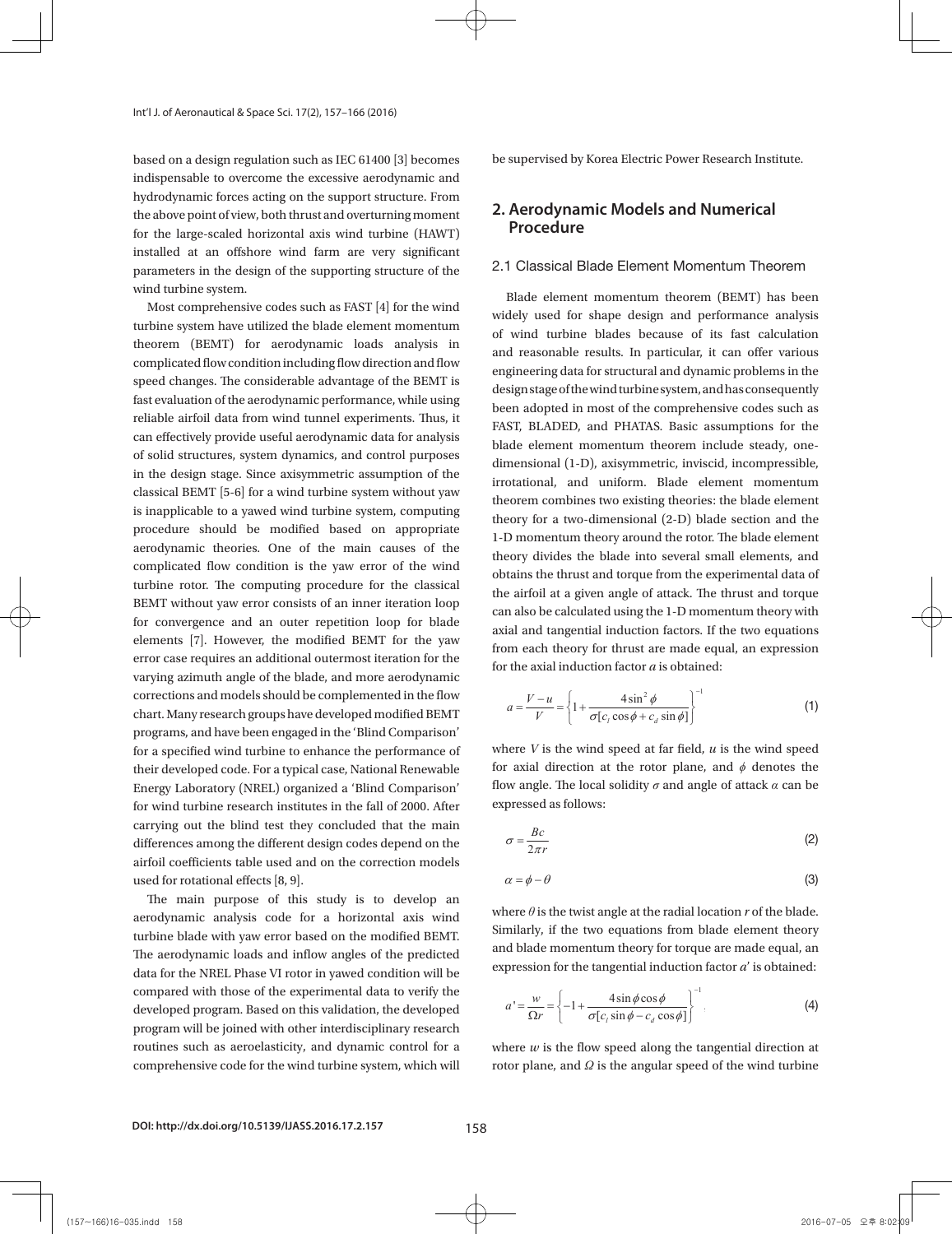rotor.

The trailing vortices generated from the blade tips induce an axial wind component opposite to the free stream direction and a tangential direction opposite to the rotating direction. Fig. 1 shows the velocity triangle reflecting the induced velocities for a section of the blade. From the definition of axial and tangential induction factors and the velocity triangle, the flow angle can be directly derived from Fig. 1 as follows:

$$
\phi = \tan^{-1} \frac{V(1-a)}{\Omega r(1+a)}
$$
\n(5) The wind tunnel experiment of an airfoil in the entire range

Some corrections and modifications have been cost furthermore, the aerod complicated flow cases which oppose the basic assumptions of airfoil shapes. Thus, most of on the classical BEMT. For example, while axisymmetric tunnel experiment is limited most of the wind turbine rotors are operated in the yawed still necessary to predict the condition. In this case periodic change of the angle of attack the blade numerically with variations of loads and moments at the hub, low speed shaft, the airfoil data in the limited. and support structures according to the azimuth angle of the been proposed. Of these, the <br>and support structures according to the azimuth angle of the support of the airfoil data is adopted. be corrected to reflect the yaw angle effects. The following continuously applied to the original theorem to solve the flow with no yaw error is one of the basic assumptions, at the specified radial position of the blade generates cyclic blade. To solve these problems, the classical BEMT should sections investigate compensation methods for the classical BEMT.

### 2.2 Corrections for Airfoil Data

in operating the Reynolds number is the most important to create rotational flow arou input for the aerodynamic performance prediction of strength of the trailing vortic specific corrections to provide accurate results. Namely, Since this energy of the vo the inappropriate use of the airfoil data without correction generation, the energy is ess corrections for the airfoil data based on the aerodynamic model should be adopted knowledge is essential to obtaining accurate results. Both the The 2-D aerodynamic data of the airfoil from an experiment a wind turbine blade; however, it requires a number of can lead to inaccurate results. Therefore, adopting specific stall delay model and the polar extrapolation of airfoil data



Fig. 1. Flow velocity diagram at an annulus in an HAWT rotor disc

are typical corrections for the airfoil data.

When a blade is rotating on a hub axis, the fluid element passing the blade surface in the boundary layer tends to move in an outward radial direction due to the centrifugal force. This moving phenomenon generates an additional force towards the trailing edge of the airfoil by the Coriolis' effect; actually, Himmelskamp indicated that stall delay and lift enhancement occur for the rotating blade [10]. Du and Selig's 3-D stall delay model [11] is adopted in this current study.

of angles of attack seems to be inefficient in terms of time and cost. Furthermore, the aerodynamic data of an airfoil in the strong stall state is very close to those of a flat plate, regardless of airfoil shapes. Thus, most of the angle of attack in the wind tunnel experiment is limited to the approximate range of  $-30^\circ \sim +30^\circ$ . The entire range of the airfoil data, however, is still necessary to predict the aerodynamic performance of the blade numerically without any iteration problems. To overcome this problem a number of polar extrapolations of the airfoil data in the limited range of the angle of attack have been proposed. Of these, the Viterna-Corrigan extrapolation of the airfoil data is adopted for this study [12]. these, the Viterna-Corrigan extrapolation of the airfoil data is adopted for this study [12].

#### 2.3 Other Corrections 2.3 Other Corrections 2.3 Other Corrections 2.3 Other Corrections 2.3 Other Corrections

2 Corrections for Airfoil Data<br>a low pressure on the leeward surface of the blade. The flow distribution of power along the blade span as follows: The physical mechanism for generating lift on the blade is The presence of high pressure on the windward surface and the presence of high pressure on the windward surface and pattern due to this pressure imbalance near the wing tip tends to create rotational flow around the tip, and generates high strength of the trailing vortices. These tip vortices contain a large amount of translational and rotational kinetic energy. Since this energy of the vortices serves no useful power generation, the energy is essentially lost. The generated lift at the tip of the blade approaches zero; thus, the tip loss model should be adopted to compensate the deficiency in the classical BEMT. This study uses the Prandtl's tip loss model [5]. A tip loss factor *F* was introduced to correct the

$$
F = f_R f_H \tag{6}
$$

and and and and and

$$
f_R = \frac{2}{\pi} \cos^{-1} (e^{-g_R})
$$
\n<sup>(7)</sup>

$$
f_H = \frac{2}{\pi} \cos^{-1} (e^{-g_H})
$$
 (8)

$$
g_R = \frac{B}{2} \frac{R - r}{r \sin \phi} \tag{9}
$$

http://ijass.org , (10), (10), (10), (10), (10), (10), (10), (10), (10), (10), (10), (10), (10), (10), (10), (10), (10), (10), (10), (10), (10), (10), (10), (10), (10), (10), (10), (10), (10), (10), (10), (10), (10), (10), (10), (10), (10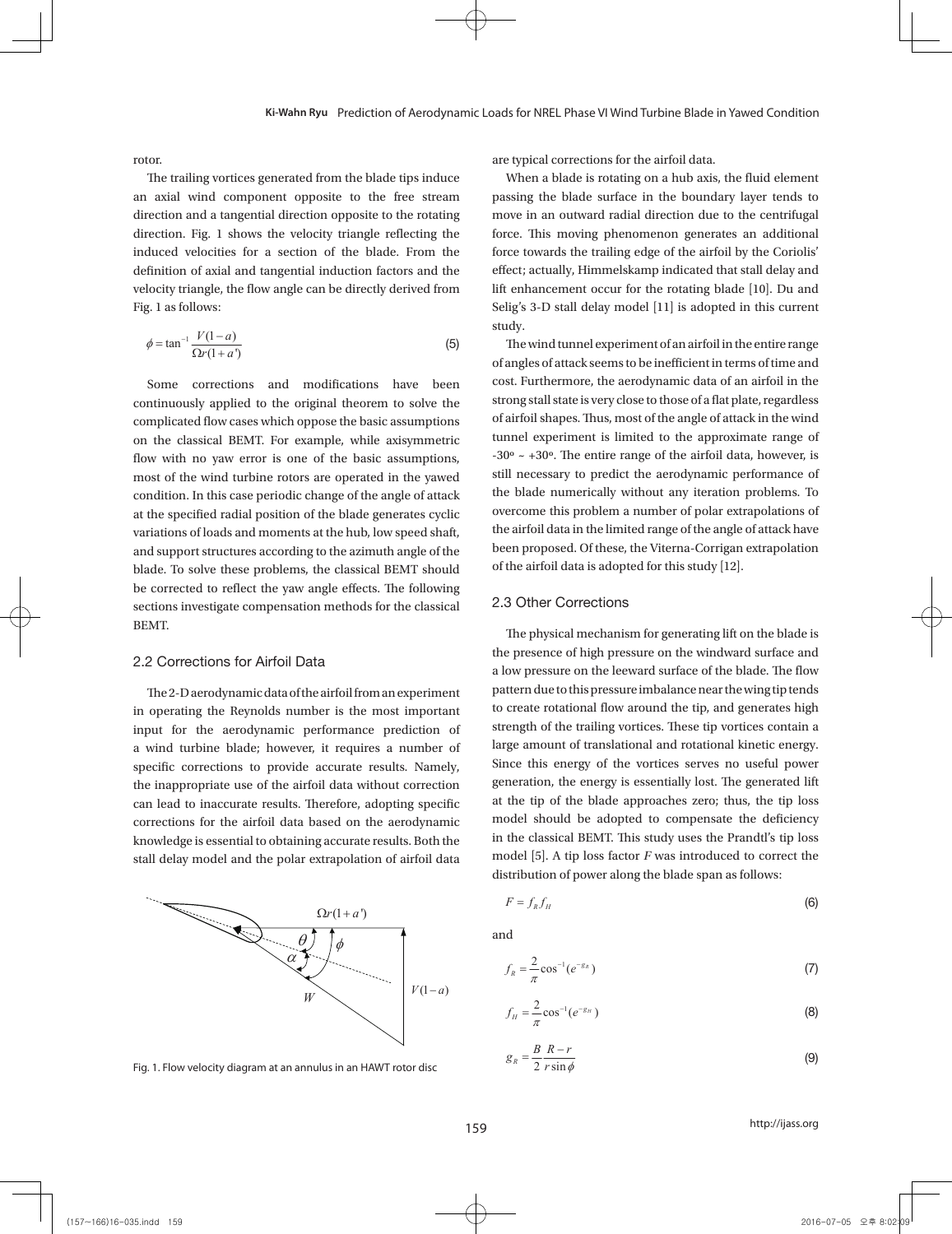Int'l J. of Aeronautical & Space Sci. 17(2), 157–166 (2016)<br>**A** 

$$
g_{H} = \frac{B}{2} \frac{r - r_{H}}{r_{H} \sin \phi}
$$
 (10)

, and the contract of the contract of the contract of the contract of the contract of the contract of the contract of the contract of the contract of the contract of the contract of the contract of the contract of the con

corrected influence factors for Eqs.  $(1)$  and  $(4)$  can then be where *B* is the number of blades, *R* is the overall radius of  $r$  is the rotor,  $r$  is the overall radius of  $r$  is the number of blades, *R* is the overall radius of the rotor,  $r$  is the local radius, and  $r_H$  is the hub radius. The modified as follows:<br>case the flow angle can be

$$
a = \left\{1 + \frac{4F\sin^2\phi}{\sigma[c_i\cos\phi + c_d\sin\phi]}\right\}^{-1}
$$
   
 
$$
\text{(11)} \quad \text{yaw angle:}
$$

$$
\phi = \tan^{-1}\frac{u_z}{u_t} = \tan^{-1}\frac{V(\sqrt{u_z}-v_z)}{\Omega r(1+c)}.
$$

$$
\phi = \tan^{-1} \frac{u_z}{u_t} = \tan^{-1} \frac{V(1 - u)\cos \gamma}{\Omega r(1 + a') + V \sin \gamma \cos \gamma}
$$
(16)  

$$
a' = \begin{cases} -1 + \frac{4F \sin \phi \cos \phi}{\sigma[c_i \sin \phi - c_d \cos \phi]} \end{cases}
$$
(17)  
where  $\gamma$  and  $\psi$  denote the yaw angle and azimuth angle of the  
black, respectively. Thus, instead of Eq. (5), Eq. (16) should

model shows a convex parabolic curve, of which the<br>maximum thrust coefficient is 1.0 at  $a = 0.5$ . When the<br>induction factor is greater than approximately 0.4, the wind<br>turbine state reaches a turbulent wake state, and the maximum thrust coefficient is 1.0 at  $a = 0.5$ . When the rotating axis coincides exactly with the wind direction. turbine state reaches a turbulent wake state, and the basic  $\frac{1}{2}$  should be corrected for t is absolute the model of the contract the contract the proposed a simple first harm is no longer valid. Consequently, the relation between the which concertes an induce thrust coefficient and axial induction factor shows very longitudinally from the lead Glauert, Wilson *et al.* [6] proposed empirical forms that  $\frac{0 \text{ m}}{\text{D} \cdot \text{D} \cdot \text{D} \cdot \text{D} \cdot \text{D} \cdot \text{D} \cdot \text{D} \cdot \text{D} \cdot \text{D} \cdot \text{D} \cdot \text{D} \cdot \text{D} \cdot \text{D} \cdot \text{D} \cdot \text{D} \cdot \text{D} \cdot \text{D} \cdot \text{D} \cdot \text{D} \cdot \text{D} \cdot \text{D} \cdot \text{D}$ fit with the measured data. Recently Buhl investigated the a forward flight helicopter rotor using the unsteady actuator<br>mismatch between the classical curve and the empirical a forward flight helicopter rotor using the un curve, and derived of a new curve that accounts for the tip that is the light of the light of the light of the light of the light of the light of the light of the light of the light of the light of the light of the light o the previous approaches [13]. He produced a quadratic  $(15\pi r \gamma)$ expression that tangentially touches a curve from the through 2 at  $a = 1$  as follows:<br>  $\chi = (0.6a + 1)\gamma$ maximum thrust coefficient is 1.0 at  $a = 0.5$ . When the rotating axis coincides exa fit with the measured data. Recently Buhl investigated the a forward flight heliconter to factor a derived from the Rankine-Froude actuator disc induction factor is greater than approximately 0.4, the wind assumption for the Rankine-Froude actuator disc model poor agreement for operation in a high induction state. mismatch between the classical curve and the empirical and hub losses and eliminates the numerical problems of classical momentum equation at  $a = 0.4$  and proceeds is no longer valid. Consequently, the relation between the<br>thrust coefficient and axial induction factor shows very<br>poor agreement for operation in a high induction state.<br>Glauert, Wilson *et al.* [6] proposed empirical fo curve, and derived of a new curve that accounts for the tip<br>and hub losses and eliminates the numerical problems of<br>the previous approaches [13]. He produced a quadratic<br>expression that tangentially touches a curve from t model shows a convex parabolic curve, of which the<br>
is obtained from the axisym<br>
maximum thrust coefficient is 1.0 at  $a = 0.5$ . When the<br>
induction factor is greater than approximately 0.4, the wind<br>
turbine state reaches thrust coefficient and axial induction factor shows very<br>poor agreement for operation in a high induction state.<br>Glauert, Wilson *et al.* [6] proposed empirical forms that<br>fit with the measured data. Recently Buhl investig

$$
c_T = \frac{8}{9} + \left(4F - \frac{40}{9}\right)a + \left(\frac{50}{9} - 4F\right)a^2
$$
 (13) where  $\chi$  represents the wake skew angle proposed by Burton *et al.* [18].

or or or

or  
\n
$$
a = \frac{18F - 20 - 3\sqrt{c_T(50 - 36F) + 12F(3F - 4)}}{36F - 50}
$$
\n(14)

The Glauert empirical relationship was determined for the  $\begin{bmatrix} 1 & 1 \\ 1 & 2 \end{bmatrix}$ that it applies equally to equivalent local thrust coefficients  $\overrightarrow{C}$ for each blade section. The thrust coefficient in Eq.  $(13)$ from the blade element theory as follows [14]:  $0.5$ The Glauert empirical relationship was determined for the<br>overall thrust coefficient for a rotor. It is customary to assume<br>that it applies equally to equivalent local thrust coefficients<br>for each blade section. The thrus represents the local thrust coefficient, and it can be derived

$$
c_T = \frac{dT}{\rho u^2 dA/2} = \frac{\sigma (1-a)^2 [c_l \cos \phi + c_d \sin \phi]}{\sin^2 \phi}
$$
 (15)

where  $dT$  denotes the local thrust on the blade element and Fig. 2. Different expressions for the *dA*=2*πrdr* is the cross-sectional area of the annular element

 $=\frac{B r-r_H}{2 \cdot T}$  (10) to be used in the blade element momentum model. If  $c_T$  is greater than 0.96*F*, Eq. (14) is applied to correct the axial induction factor  $[15]$ . In Fig. 2 the three expressions for the thrust coefficient are plotted for  $F = 1$ . the annular element to be used in the blade element momentum model. If *Tc* is greater than 0.96*F*, the annular element be used in the blade momentum model. If *Tc* is greater than 0.96*F*,

 $\left(\begin{array}{cc} A E \sin^2 A & I \end{array}\right)^{-1}$  yaw angle: Generally, wind turbines have a yaw angle relative to the incoming wind direction during normal operation. In this case, the flow angle can be changed while considering the thrust coefficient are plotted for *F*  $\frac{1}{2}$ .

$$
\phi = \tan^{-1} \frac{u_z}{u_t} = \tan^{-1} \frac{V(1-a)\cos\gamma}{\Omega r(1+a') + V\sin\gamma\cos\gamma}
$$
(16)

The thrust coefficient as a function of the axial induction be used to calculate the flow angle for the yawed condition. blade, respectively. Thus, ins<br>The thrust coefficient as a function of the axial induction be used to calculate the flow blade, respectively. Thus, in<br>The thrust coefficient as a function of the axial induction be used to calculate the flov Basically the classical blade element momentum theorem Therefore the classical blade element momentum theorem proposed a simple first harmonic non-uniform inflow model which generates an induced velocity field that increases of the rotor disc with the specified gradient [16]. Pitt and disc theory. From the harmonic inflow model the axial blade, respectively. Thus, instead of Eq. (5), Eq. (16) should is obtained from the axisymmetric condition in which the should be corrected for the yawed condition. Glauert longitudinally from the leading edge to the trailing edge Peters [17] developed a complete dynamic inflow model for induction becomes: becomes: becomes:

$$
a = a \left( 1 + \frac{15\pi}{32} \frac{r}{R} \tan \frac{\chi}{2} \cos \psi \right)
$$
 (17)

$$
\chi = (0.6a + 1)\gamma \tag{18}
$$

 $\chi = (0.6a + 1)\gamma$  (18)<br>where  $\chi$  represents the wake skew angle proposed by Burton *et al*. [18].



Fig. 2. Different expressions for the thrust coefficient versus the axial induction factor.

**DOI: http://dx.doi.org/10.5139/IJASS.2016.17.2.157** 160

(157~166)16-035.indd 160 2016-07-05 오후 8:02:10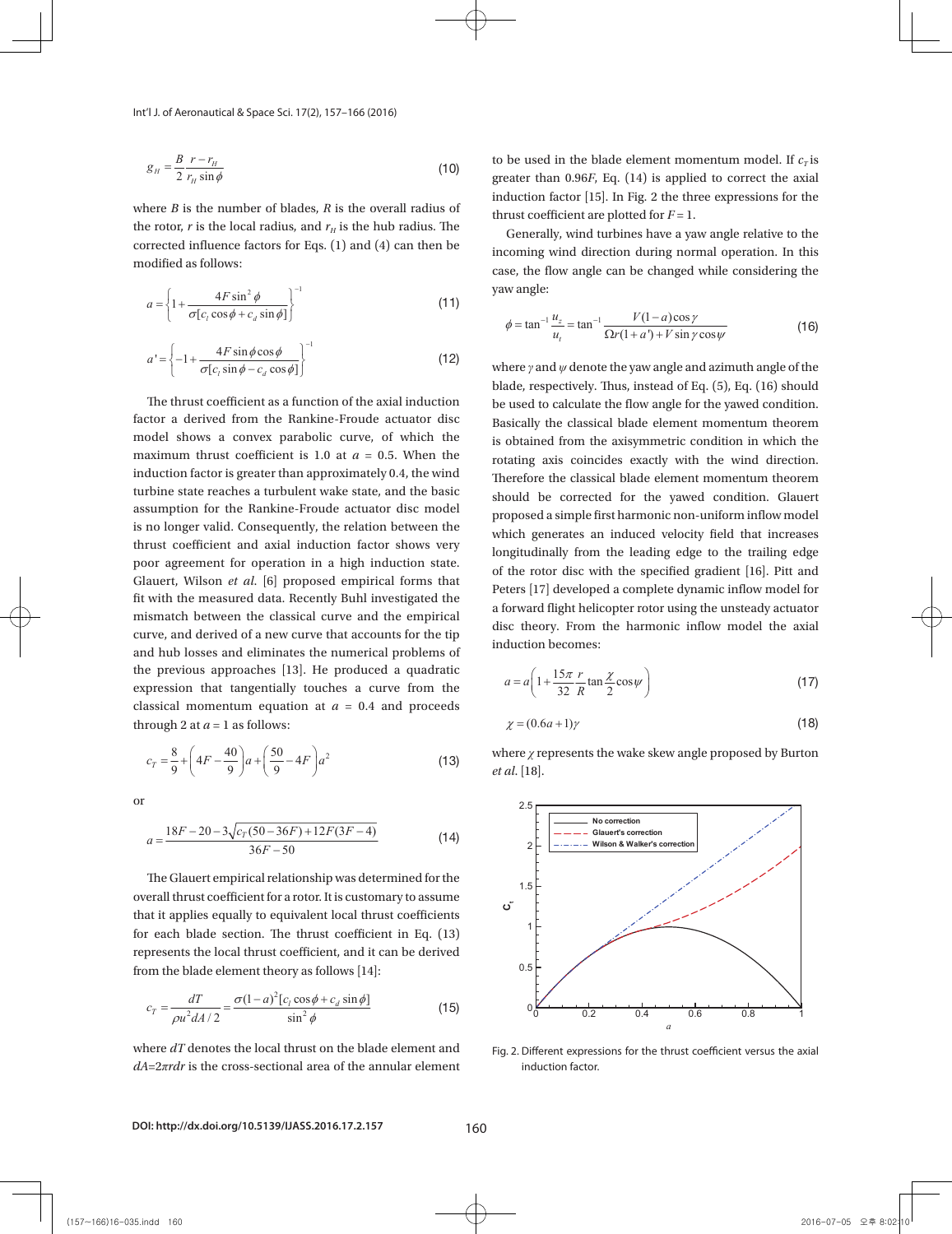### 2.4 Numerical Procedure

The numerical procedure is shown in Fig. 3, including the additional corrections to compensate for the classical BEMT for the yawed condition. It has three major loops: the  $\tilde{\phi}^{k+1}$ inner-most iteration for flow angle at the specified blade element, the repetition for the blade element from hub to tip, and the outer-most repetition for the azimuth angle. During iterative calculation in the inner-most loop, an extrapolated aerodynamic table of the S809 airfoil is applied to extract the corresponding lift, drag, and moment coefficients at a given angle of attack. Occasionally, the iteration process failed **3.** due to an abrupt change of the predicted value. A successive  $\frac{d}{dt}$ under-relaxation technique is thus proposed and applied to prevent a possible failure during the iteration process as follows:



Fig. 3. Flow chart for yawed HAWT

$$
\phi^{k+1} = \omega \tilde{\phi}^{k+1} + (1 - \omega) \phi^k \tag{19}
$$

extrapolated aerodynamic table of the S809 airfoil is applied to extract the corresponding lift, drag, drag, drag, drag, drag, drag, drag, drag, drag, drag, drag, drag, drag, drag, drag, drag, drag, drag, drag, drag, drag,

extrapolated aerodynamic table of the S809 airfoil is applied to extract the corresponding lift, drag,

g. 3, including where  $\phi^{k+1}$  and  $\phi^k$  represent the new and previous values of  $\tilde{\phi}^{k+1}$  denotes the newly calculated value to be corrected. In from hub to tip, under-relaxation technique leads to stable convergence, although it has a weak point when increasing time.  $\sigma$ the inflow angle, respectively, *ω* is the relaxation factor, and 1 angle. During although it has a weak point when increasing the computing this study,  $\omega = 0.1$  is used with no divergence problem. The time.

# **3. Results and Discussion 3. Results and Discussion**

tion process as unsteady aerodynamic experiments (UAE) [19]; it is twomadel, twisted, and has a tapered shape with an 5665 m airfoil over the entire span. The model test was performed in the 24.4  $m \times 36.6$  m wind tunnel of the NASA Ames at  $r/R = 0.3$ , 0.47, 0.63, 0.8, and 0.95 radial positions. The measurements at 30° yaw were performed for tunnel speeds the NASA-Ames wind tunnel are very suitable for validating large size yaw models. The S809 airfoil is a 21% thickness  $\therefore$  horizontal axis wind turbine. The wind tunnel data of the S809 airfoil, previously tested at the Ohio State University with a modified BEMT. Fig. 4 shows the S809 airfoil shape with respect to angles of attack at the Reynolds number of  $1.5 \times 10^6$ . The specifications and operating conditions for measured the communication at two selections of 10 m/s. The communication of 10 m/s. The communication of 10 m/s. Study, the predicted axial loads and inflow angles of attack for the NREL Phase VI rotor in 30° yawed condition will bladed, twisted, and has a tapered shape with an S809 research center, and pressure distributions were measured  $\overline{\phantom{a}}$ and distribution of drag, lift, and moment coefficients The NREL Phase VI rotor is a test model designed for ranging between 5 m/s and 17 m/s. Measurements using laminar-flow airfoil with a sharp trailing edge for the [20], will be used for aerodynamic performance analysis the NREL Phase VI rotor are summarized in Table 1. In this

# 9 Table 1. Operating condition of NREL Phase VI bade

| Descriptions                                 | Value                                    |  |
|----------------------------------------------|------------------------------------------|--|
| Number of blades                             | $\overline{2}$                           |  |
| Rated power [kW]                             | 19.8                                     |  |
| Power regulation                             | Stall                                    |  |
| Rotational speed [rpm]                       | 71.63, synchronous<br>90, variable speed |  |
| Tilt angle                                   | 0                                        |  |
| Rotor diameter [m]                           | 10.058                                   |  |
| Hub height $[m]$                             | 12.192                                   |  |
| Rotational direction<br>(viewed from upward) | CCW                                      |  |
| Cut-in wind speed $[m/s]$                    | 5                                        |  |

### http://ijass.org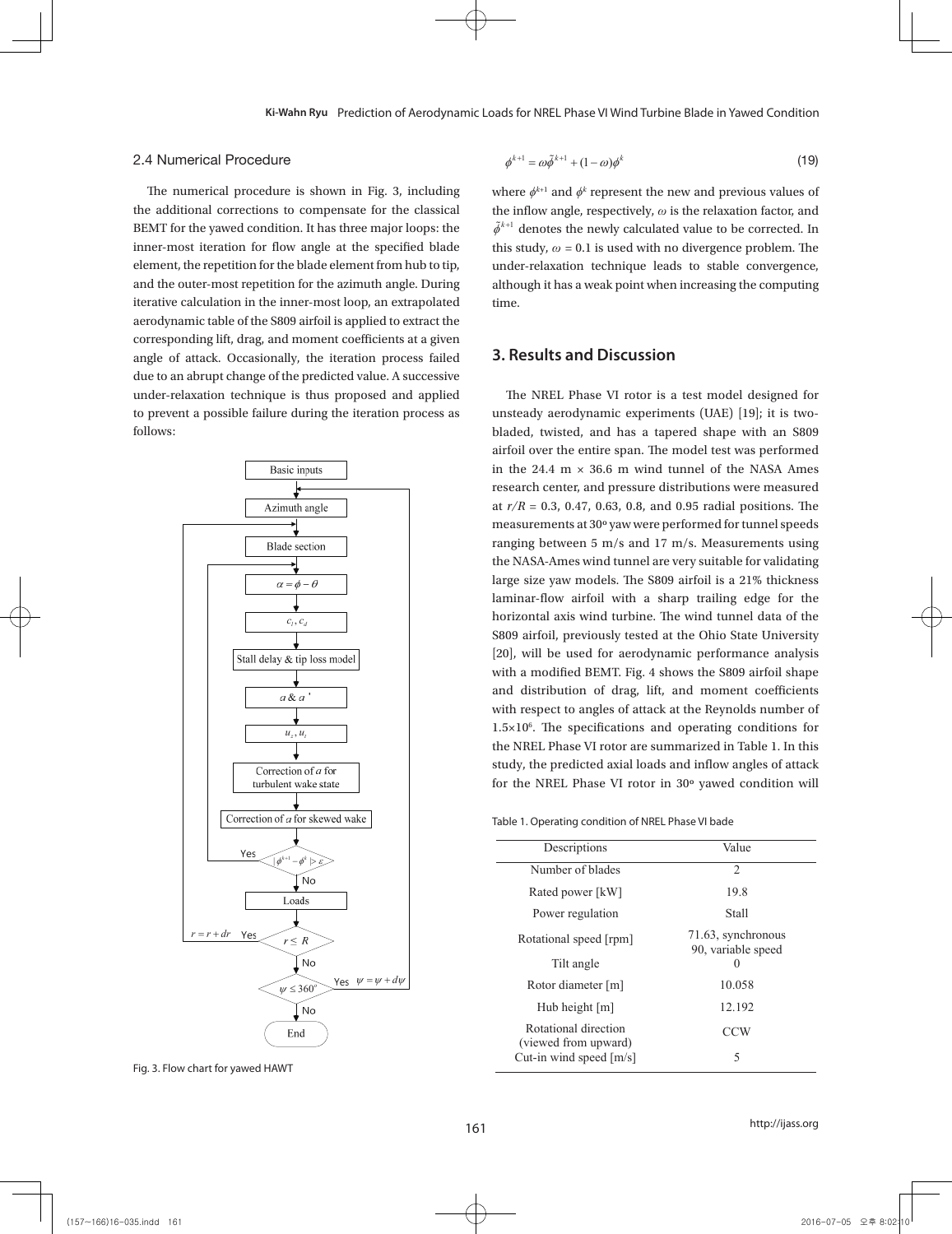be compared with measured data at two selected tunnel speeds of 10 m/s and 15 m/s.

The variation of angles of attack according to azimuth angle was investigated as shown in Fig. 5. The curves of the angle of attack at 4 radial positions of  $r/R = 0.47$ , 0.63, 0.80, and 0.95 for a wind speed of 10 m/s is periodically oscillated due to the yaw error. From the results we can determine two characteristics of the NREL Phase VI blade. Firstly, there is a larger angle of attack at the inboard portion of the blade than at the outboard portion. Usually, the angle of attack is a function of both flow and twist angles so that the inboard stall phenomenon can be adjusted. We can therefore conclude that the stall phenomenon will be initiated at the inboard rather than outboard region of the given NREL Phase VI blade.

Secondly, the yaw error changes the flow angle. The NREL Phase VI rotor was designed to rotate in the counterclockwise direction. Clear definitions of the azimuth and yaw angles are a prerequisite for comparison of the predicted results with experiment data. The blade azimuth angle is defined as zero for the blade pointing down in the vertical position, i.e. the 6 o'clock position [19]. For positive yaw, the upwind side of the rotor plane can be defined between 0 and 180 degrees azimuth, where for negative yaw, this upwind side is between 180 and 360 degrees azimuth [19] as shown in Fig. 6, whilst NREL defines that the zero azimuth angle is at the 12 o'clock position and the yaw angle has the opposite sign to the present definition. For positive yaw, the blade is fully retreated at the 12 o'clock position, and advanced at the 6 o'clock position with respect to the in-plane wind

component. This phenomenon yields sinusoidal variation of the angle of attack per revolution, and the flow angle from Eq. (16) will be maximized at the 12 o'clock position, and attack will be maximized at the 12 o'clock position, the *n* over the predicted results for the angle of attack will be maximized at the 12 o'clock position. The predicted results for the angle of attack at *r/R* = 0.47, 0.63, 0.80, and 0.95 for a wind speed of 10 m/s clearly explain the case mentioned above as shown in Fig. 5. This phenomenon yields sinusoidal variation of the angle of attack per revolution, and the flow angle of attack per revolution, and the flow angle of attack per revolution, and the flow angle of attack per revolution, and The predicted normal forces using modified BEMT at the four radial positions of *r/R* = 0.47, 0.63,

yaw, the upwind side of the rotor plane can be defined between 0 and 180 degrees azimuth, where for

negative yaw, this upwind side is between 180 and 360 degrees azimuth [19] as shown in Fig. 6,

The predicted normal forces using modified BEMT at the four radial positions of  $r/R = 0.47$ , 0.63, 0.80, and 0.95 for a wind speed of 10 m/s are compared with corresponding measured data as shown in Fig. 7. The normal force can be calculated from following equation:

 $F_n = \rho W^2 (c_l \cos \phi + c_d \sin \phi) / 2$ , [Pa] (20)



Fig. 5. Variation of angle of attack ( $V = 10 \text{ m/s}$ , yaw angle  $= 30^{\circ}$ )





Fig. 4. Aerodynamic data for S809 airfoil

**DOI: http://dx.doi.org/10.5139/IJASS.2016.17.2.157** 162

(157~166)16-035.indd 162 2016-07-05 오후 8:02:00 2016-07-05 오후 8:02:00 2016-07-05 오후 8:02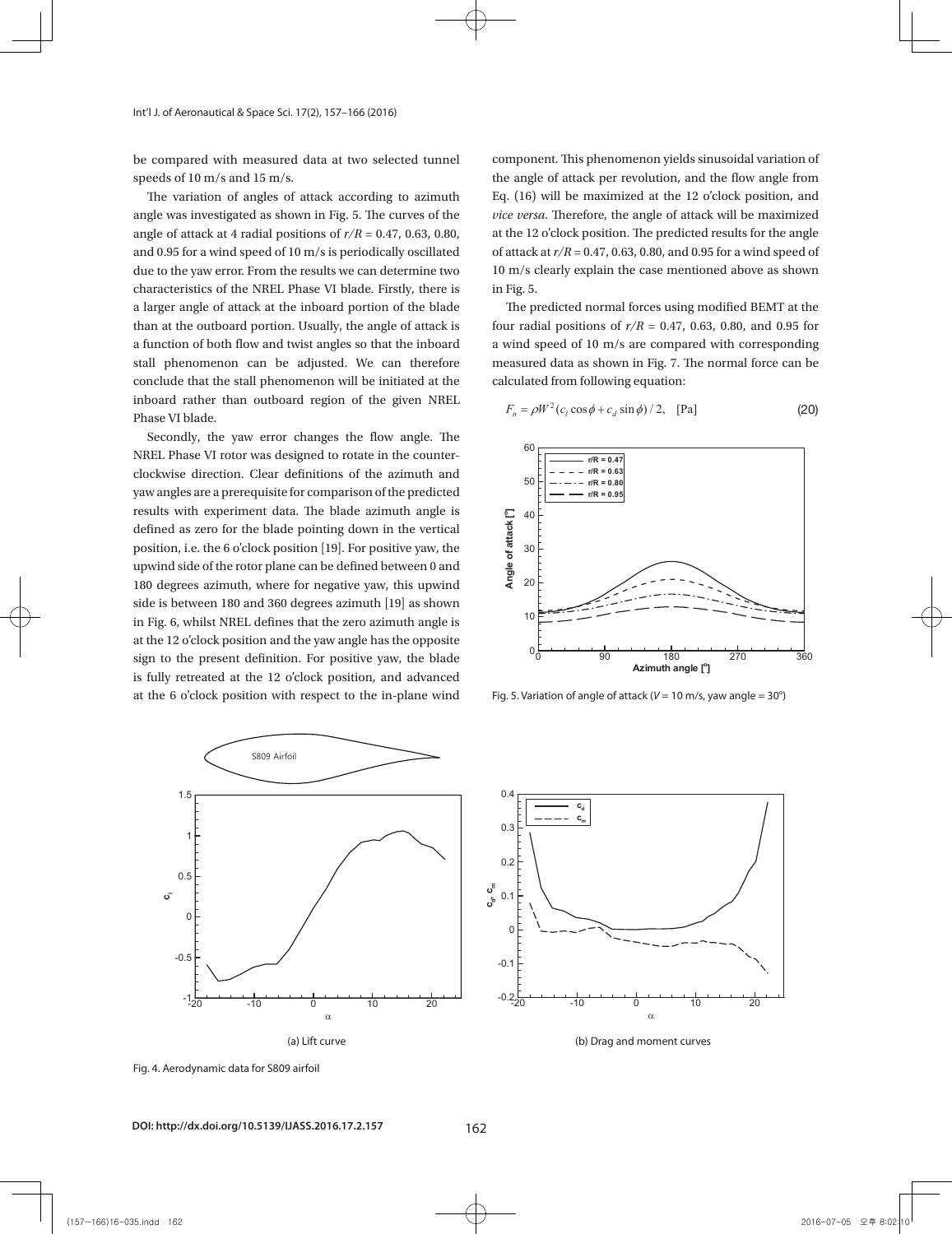where *W* is the magnitude of relative velocity which is a vector sum of the axial velocity and the tangential velocity at the specified radial location on the disc plane. Except for

the tip position at  $r/R = 0.95$ , the computed results based on the modified BEMT closely agree with the experimental data. All of the normal forces indicate minimum values at the









Fig. 6. Yaw and wake skew angles











Fig. 7. Normal force distribution for wind speed of 10 m/s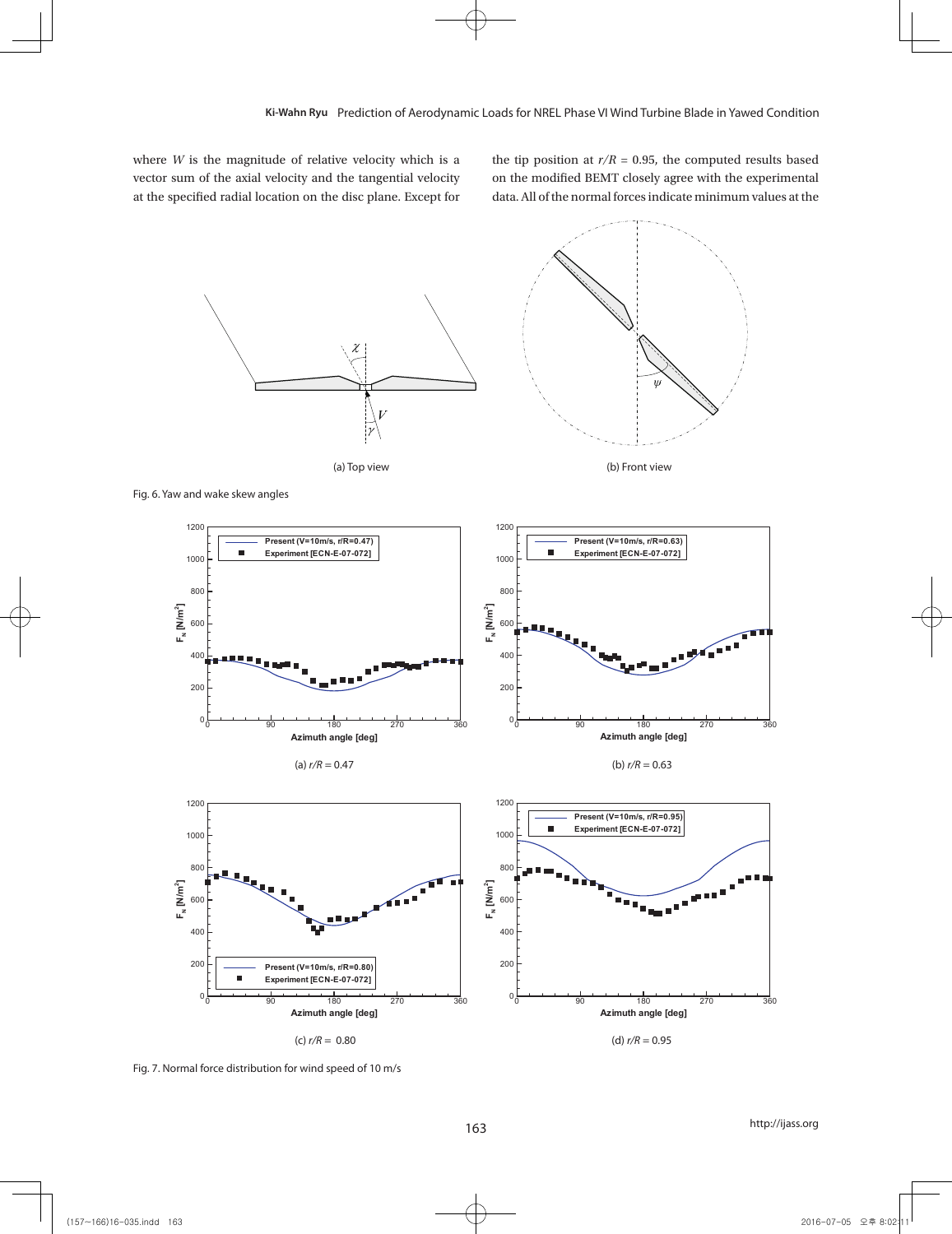azimuth angle of 180º where the blade is fully retreating *i.e*. the 12 o'clock position. We assumed that the slightly greater difference between the measured and predicted result at *r/R* = 0.95 compared with the other radial positions originated from the selected tip loss model. Henceforth, a comparative



Fig. 8. Variation of angle of attack ( $V = 15$  m/s, yaw angle =  $30^{\circ}$ )







Fig. 9. Normal force distribution for wind speed of 15 m/s

**DOI: http://dx.doi.org/10.5139/IJASS.2016.17.2.157** 164

review for the tip loss model in addition to Prandtl's model will be necessary for a detailed investigation of the difference value at the tip position.

Figure 8 shows the variation of the angles of attack with respect to the azimuth angle at the 4 radial positions of *r/R*  $= 0.47, 0.63, 0.80,$  and 0.95 for a wind speed of 15 m/s. From the comparison of angle of attack in Figs. 5 and 8, we can determine that the angles of attack are relatively increased due to the increased wind speed from 10 m/s to 15 m/s. The result reveals that most of the angles of attack are in the range of 15º to 45º. Therefore, most of the angles of attack exceed the stall angle of the S809 airfoil which can be estimated from Fig. 4.

The predicted normal forces at 4 radial positions for a wind speed of 15 m/s are compared with corresponding measured data as shown in Fig. 9. The oscillating trend of the normal force according to the azimuth angle is similar to that shown in Fig. 7, but the difference in value between the predicted and measured data is larger than those in Fig.





(d) *r/R* = 0.95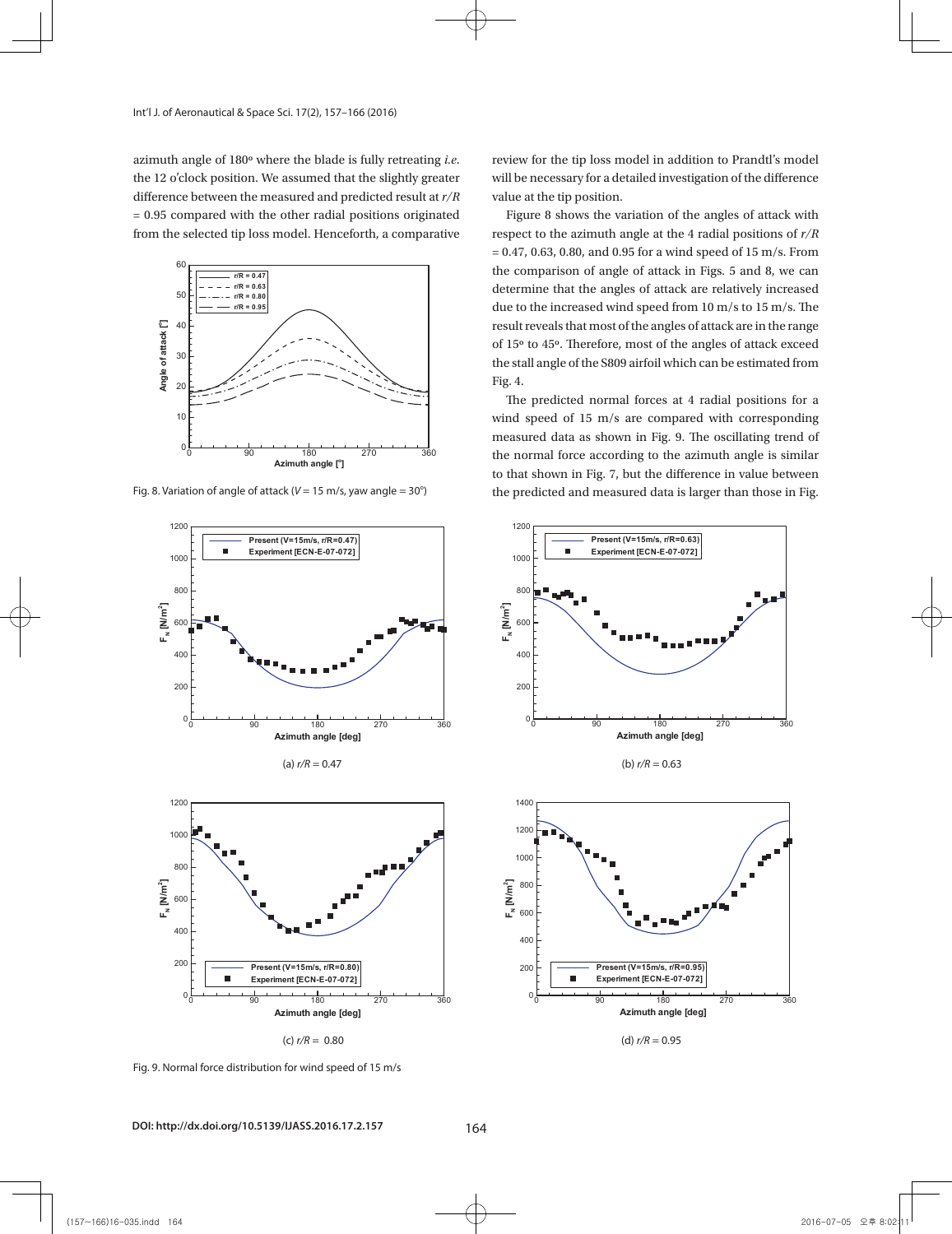7. We believe that the extrapolated aerodynamic data using Viterna-Corrigan's method [12] for the angle of attack in the post stall range (over 24º shown in Fig. 4) would have a greater source of error. Thus, the gap is derived from the use of not-experimented extrapolated aerodynamic data rather than from the weak point of the blade element momentum theorem with simplified aerodynamic assumptions. It should be also noted that the variation in normal force may be disturbed by periodic blade deflection from the unbalance of the bending moment due to the yaw error. In spite of the gap, the accuracy of the predicted aerodynamic data is acceptable, with wind tunnel results posing similar overall value. Therefore the predicted data is able to provide sufficient values for structural or dynamic analysis for a wind turbine system.

The results of the present method are compared with those of the PHATAS [19] which is developed by the ECN for the aero-elastic analysis of a wind turbine system relying on the blade element momentum theorem. It also contains 2-D assumptions and engineering models to compute the yaw effects of the wind turbine rotor. The present method gives an in-phase signal compared with the experimental data, while the PHATAS' results have a 67º phase delay for *V* = 10 m/s and  $r/R = 0.47$  as shown in Fig. 10 and Table 2. Four characteristic

values for normal pressure such as mean value,  $|max(F<sub>N</sub>)$  $min(F_N)$ , mean error compared with the experimental data, and phase error show that the present method agrees better with the experimental data than the PHATAS' results. In Table 2, the value of  $|max(F_N)-min(F_N)|$  expresses peak to peak amplitude of the normal force oscillation.

# **4. Conclusions**

Aerodynamic loads acting on the NREL Phase VI blade were calculated numerically using a corrected blade element momentum theorem. The existing blade element momentum theorem was modified based on well-known aerodynamic corrections such as Pitt and Peters' yaw correction, Buhl's wake correction, Prandtl's tip loss model, Du and Selig's three-dimensional stall delay model. Calculated results were verified by comparing with other experimental works of 30º yaw and two given wind speeds obtained from the NASA-Ames subsonic wind tunnel. A successive under-relaxation technique was developed and applied to prevent possible failure during the iteration process.

The developed code provided results with stable convergence and fast calculation, despite the possible



Fig. 10. Comparison with PHATAS' results ( $V = 10$  m/s, yaw angle =  $30^{\circ}$ )

Table 2. Characteristic values of normal force of different methods for *V* = 10 m/s, *r/R* = 0.47

|                                    | Experiment | Present     | <b>PHATAS</b>  |
|------------------------------------|------------|-------------|----------------|
| Mean value                         | 328.5      | 289.1       | 285.8          |
| $\left \max(F_N)-\min(F_N)\right $ | 168.6      | 192.3       | 104.4          |
| Mean error with experiment         | -          | 40.4        | 55.1           |
| Phase error                        |            | $0^{\circ}$ | $67^{\circ}$ * |

\* Phase error is obtained from the minimum peak value

### http://ijass.org